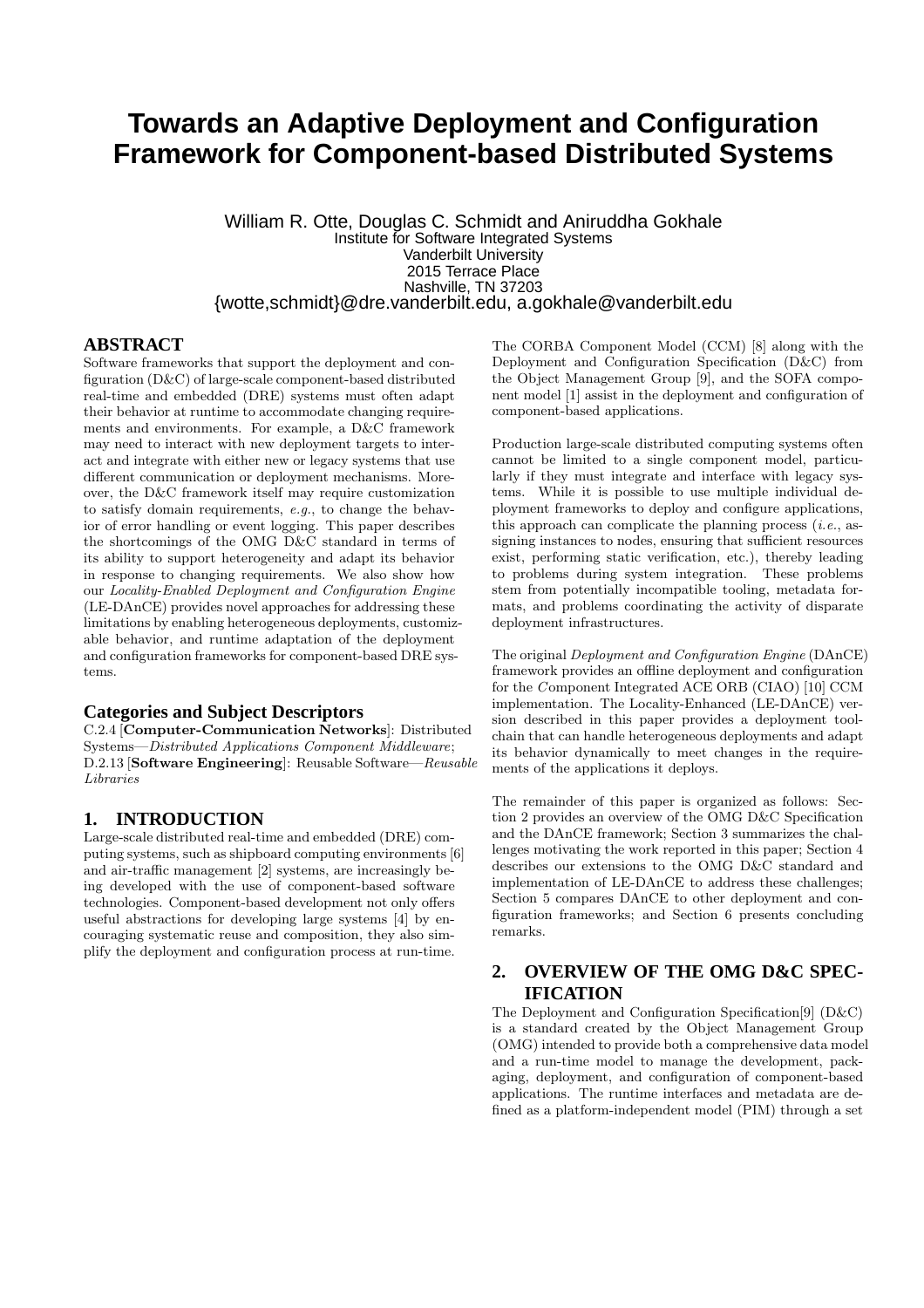of UML models and associated semantic rules to create a specification that is entirely agnostic to any particular component model.

To use the D&C specification with a particular component model, a platform-specific mapping (PSM) must be created. This PSM consists of a set of rules that transform the UML models in the PIM into appropriate concrete language artifacts most appropriate for the target component model. Currently, the only PSM transformation standardized by the OMG is for the CORBA Component Model (CCM) [8], where the D&C PSM translates the data model into two formats: XML schema for on-disk storage and interchange between tools, and IDL for runtime representation and communication between deployment entities. The runtime models are translated into CORBA 2.x interfaces.

The runtime deployment infrastructure, shown in Figure 1 consists of a three-tier architecture that exists at two levels, *i.e.*, each node contains a *NodeManager* entity that acts as the front-end for management deployments on a single node, while a global *ExecutionManager* entity coordinates the actions of a set of *NodeManagers* to accomplish a distributed deployment.



#### Figure 1: Architecture of the OMG D&C Specification

During the first phase of the deployment process, a user agent provides a *Deployment Plan* to the ExecutionManager, which splits the plan into *locality-constrained* plans (which contains deployment metadata for a single node only) and provides these locality-constrained plans to individual NodeManagers. Each NodeManager creates two *ApplicationManager* entities: a *DomainApplicationManager* at the global level and a *NodeApplicationManager* at the node level.

These ApplicationManager entities coordinates the second phase of deployment during which the *application* entity is created and component instances are loaded into memory. In the third phase of deployment the application entity coordinates the configuration and connection management, which provides any configuration present in the deployment metadata to deployed instances and establishes connections specified in the plan, respectively.

#### **3. ADAPTIVE D&C CHALLENGES IN COM-PONENT-BASED DRE SYSTEMS**

The LE-DAnCE deployment framework is motivated by a desire to have a deployment framework that is able to both

deploy heterogeneous applications (consisting of potentially multiple component frameworks in DRE systems) and adapt its behavior to meet changing requirement and expectations.

This section describes the key challenges of creating a heterogeneous and adaptive D&C tool that have motivated the key features of LE-DAnCE that are described in Section 4.

# **3.1 Challenge 1: Support for Heterogeneous Deployments**

The process of applying the PSM to the OMG D&C specification specializes the PIM using a particular component model (such as CCM or EJB) as the target for deployment. Transforming the model with the deployment target, *i*.e. the component model we wish to deploy, as the object of the transformation has the following two categories of important categories specialization of the UML model and semantics found in the PIM:

(1) Data Model and runtime model transformation. The data and runtime model that results from the PIM to PSM transformation is mapped to a format suited to the deployment of the target component model. Transforming an OMG D&C-based model to CCM, for example, results in the creation of a data model and runtime interfaces that are specified in the OMG interface definition language (IDL). This transformation itself does not pose an inherent problem for supporting heterogeneous deployments (*i*.e., deployments consisting of more than one deployment target). This is due to the fact that almost all of the the IDL data structures that are created are agnostic to the deployment target in that they can easily represent non-CCM entities. However, some of the IDL data structures contain concrete data elements that are specific to CCM. For example, the data structures used to communicate connection metadata contains CORBA Object references. If an attempt was made to reuse the same transformation (including the IDL and the data structures) for other non-CCM component models these data structures might not be semantically meaningful.

(2) Configuration property language. The transformation defines a particular *property language* that communicates target-specific metadata (such as shared library names, entry points, and component model specific configuration data) in the D&C deployment plan. This property language consists of standard-defined name/value pairs that are encoded in property fields that decorate most entries in a deployment plan. These fields are used by a D&C framework to describe metadata specific to a component model that is needed to deploy and configure instances.

Section 4.1 describes how LE-DAnCE addresses the challenge of supporting heterogeneous deployments by introducing an Installation Handler, a well-defined interface used by D&C infrastructure to manage instance life-cycles.

# **3.2 Challenge 2: Customized Behavior During Deployment**

Our experience with the DRE system domains described in Section 1 has demonstrated that applications may have different expectations of the behavior of the D&C infrastructure based on (1) the domain requirements (*e.g.*, safety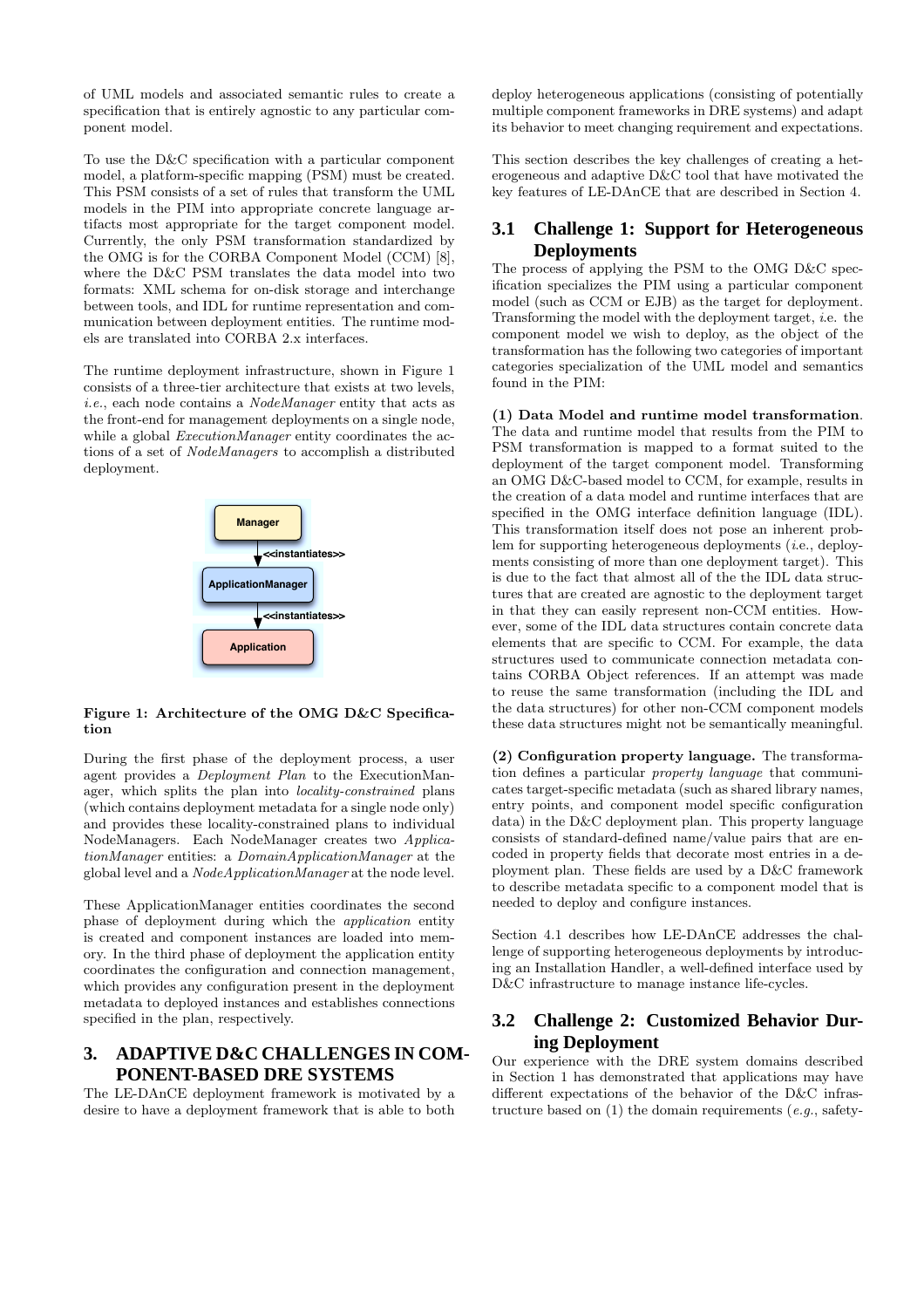criticality, QoS requirements), or (2) the stage in the development process (*e.g.*, development/testing vs. deployment/operation). These differences in behavior include the following:

Customized error handling semantics. The deployment process for an application may result in many types errors, ranging from incorrect configuration data that may cause components to initialize improperly to application faults that cause runtime entities to crash. While some applications (*e.g.*, in safety-critical domains) should only be activated if and only if they have error-free deployments, other applications (*i.e.*, applications that are fault tolerant) may want their applications activated with "best-effort" deployment semantics, whereby deployment errors may be suppressed so as to not inhibit successful deployment and activation. Moreover, some end-users may want to ignore certain classes of errors (*e.g.*, an invalid CPU affinity setting) or errors from individual instances in a deployment.

Application liveness/status monitoring. End-users may want to leverage customized mechanisms to monitor the liveness/status of particular instances in their applications, particularly in"best-effort"deployment scenarios. Such mechanisms may be constrained by the types of information endusers want to capture, or the format and/or transport used to deliver system events. This information may be useful at the application layer (*e.g.*, to ensure that certain services are available and to glean information about their configuration) or to a runtime planner/system management service *e.g.*, to enable automatic failure detection/recovery).

Customized discovery. Proper deployment and functioning of applications often depends on discovery services that can locate elements of the deployment infrastructure or to accomplish connections between instances in a deployment plan. Certain domains (*e*.g., security critical) many have stringent requirements as to how these discovery services must secure and manage access to these services that cannot be foreseen by the D&C implementer

Section 4.2 describes how LE-DAnCE addresses the challenge of providing easily customized behavior during deployment by creating a well-defined interfaces users can leverage to provide customizations invoked during deployment.

# **3.3 Challenge 3: Customization of Behavior at Runtime**

D&C infrastructure intended for long-running systems—or intended to provide deployment services to a variety of applications in DRE systems—must often adapt to changing conditions and requirements at runtime.

One use-case for adaptive behavior in D&C framework is the ability to select deployment-time behavior customizations (see Section 3.2) since not all customizations may be appropriate for a particular deployment. Moreover, it may not be possible to know *a priori*, *i*.e. before the deployment tools are distributed to a target computing environment, which component models a D&C infrastructure may need to deploy. For example, an application may be assembled from components implemented with several different CCM implementations, which while compatible at run-time, have

differing interfaces for deployment. Ideally, the D&C infrastructure should be able to upgrade at run-time its capability to deploy different versions of component models without requiring recompiling or restarting the infrastructure.

Section 4.3 describes how LE-DAnCE addresses the challenge customizing behavior at run-time by providing a facility to deploy installation handlers and interceptors at runtime.

#### **4. DECOUPLING THE D&C SPECIFICATION FROM TARGET COMPONENT MODEL**

To address the challenges described in Section 3, we enhanced our existing DAnCE D&C framework with a novel infrastructure entity called the *LocalityManager*. The LocalityManager represents a key change in how the OMG D&C specification transforms platform-independent D&C models to target specific component models. Rather than mapping the entire specification to a particular *component model*, we map the data and runtime model to a particular *distribution middleware* that is used only to represent and communicate deployment metadata and deployment directives at runtime. Using such an approach for mapping the D&C PIM to concrete language elements allows us to reuse much of the data model which, as outlined in Section 3.1 is largely agnostic to the deployment target.



Figure 2: Locality Manager

The LocalityManager, a key feature in our Locality-Enhanced DAnCE (LE-DAnCE), is an entity spawned by the NodeApplication entity described in Section 2 The LocalityManager entity is intended to be a generic application server, maintaining a strict separation of concerns between *generic* deployment logic and the *specific* run-time logic necessary to deploy a particular deployment target. To provide a welldefined interface between the NodeApplication and the LocalityManager, we have reused elements from the D&C spec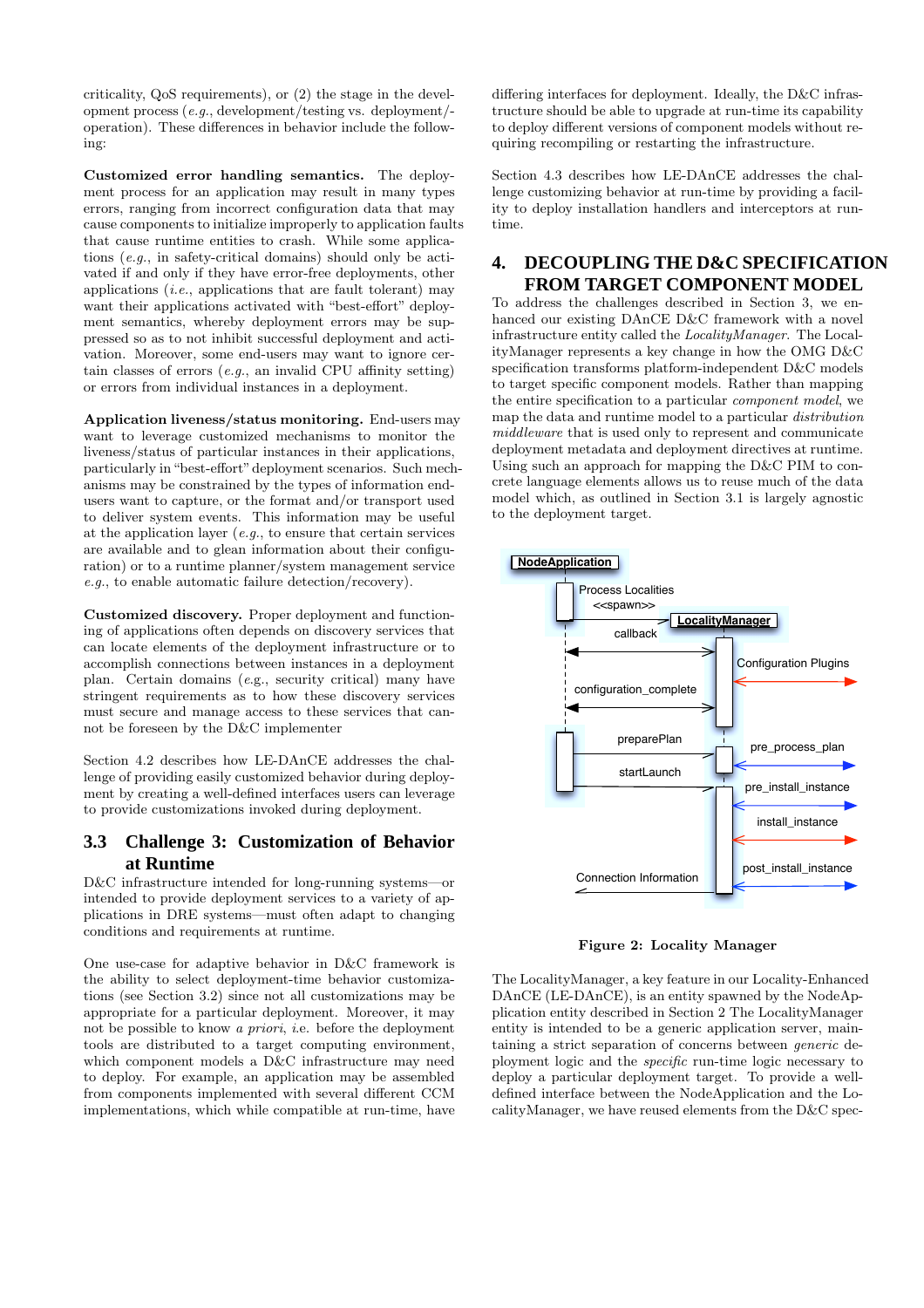ification by including operations from the *Manager* interface and inheriting from the *ApplicationManager* and *Application* interfaces.

Figure 2 shows the initial start up sequence of the Locality-Manager.

The remainder of this section describes the structure and functionality of the LocalityManager.

#### **4.1 Instance Installation Handlers**

To address the challenge described in Section 3.1, the implementation of the LocalityManager is entirely agnostic to the particular component model it is attempting to deploy, delegating all *component model specific* life-cycle management operations to pluggable Instance Installation Handlers, which we describe below.

Instance installation handlers represent a well-defined interface that is used by the LocalityManager to manage the life-cycle of all entities that are installed during deployment. The operations that are included in this interface were heavily influenced by the typical CCM Component life-cycle, which is shown in Figure 3. The included operations allow the LocalityManager to install/remove an instance, create/remove a connection, indicate that configuration is complete, and to activate/passivate an instance. The operations in this interface are currently used by the locality manager to perform all initial deployment actions, and can be used in the future to provide for application re-deployment and re-configuration in the future.



Figure 3: Typical CCM Component Lifecycle

It is important to note that not all instance types will require every lifecycle operation in the installation handlers to be implemented. For example, a total of four installation handlers were created to support the installation and management of CIAO components. First, it is necessary to instantiate a CIAO container to host any components hence an installation handler was created that initializes the CIAO runtime and is capable of instantiating containers.

Second, an installation handler was created to support the installation of CCM Homes. Neither of these first two entities have the same number of lifecycle states as a CCM component. For example, neither have connections nor distinct active/passive states, so the relevant operations in the handler remain unimplemented. Finally, handlers were created that are able to load components directly from a dynamically loaded shared library or from an appropriate factory

operation on a CCM Home. These handlers implement all of the lifecycle operations in the installation handler.

Despite the differences in how each of these entities is installed and behaves at runtime, the common interface for managing their lifecycle allows the LocalityManager to treat each as an abstract instance. More importantly, it allows the LocalityManager to easily be configured to deploy entirely new instance types provided appropriate installation handlers are loaded.

For example, assume an application is made of only CIAO components. To accomplish this deployment, the Locality-Manager would require two installed installation handlers - one for the containers that will host the components, a second installation handler that manages the life-cycle of the components. In this case, the deployment plan would contain a instance that represents a container, and other instances that represent the components to be installed. The LocalityManager would first select (based on metadata in the plan) the installation handler for the container and invoke the "install" operation, which causes the container handler to bootstrap the CIAO infrastructure. Next, the LocalityManager will select the handler for CIAO Components, and invoke "install" operations for each component instance, which will cause the handler to interact with the already installed container to create a component.

As a further example, lets assume that we now wish to introduce heterogeneity into this deployment example by also including non-CCM component instances. This can be accomplished by annotating the instances with an appropriate identification string and providing appropriate installation handlers for the new component model.

#### **4.2 Deployment Portable Interceptors**

Addressing the challenge described in Section 3.2, by providing a mechanism for end-users to customize the behavior of the middleware, the LocalityManager also implements a mechanism which can be used to modify the elements of the deployment plan both before and after invocation of each life-cycle management operation. This mechanism, which we call "Deployment Portable Interceptors", was inspired by CORBA Portable Interceptors [7], and is described below.

The Deployment Portable Interceptor (DPI) facility in the LocalityManager allows end-users to supplement or modify behavior during deployment. The operations in the DPI interface derived from the operations present in the Installation Handler interface. Each operation in the Installation Handler interface resulted in two operations added to the DPI interface – one which is invoked *before* the lifecycle operation, and another which is invoked after.

In Figure 2, for example, the LocalityManager invokes a DPI hook before (a *pre* hook) and after (a *post* hook) the *install\_instance* lifecycle operation. All of the "pre" interceptors receive the same parameters as their associated Instance Handler operation, and are allowed to manipulate those parameters to change the behavior of the operation. For example, an alternative discovery service for connections may be implemented by overriding the *pre connect* interception point with logic that would retrieve the appropriate con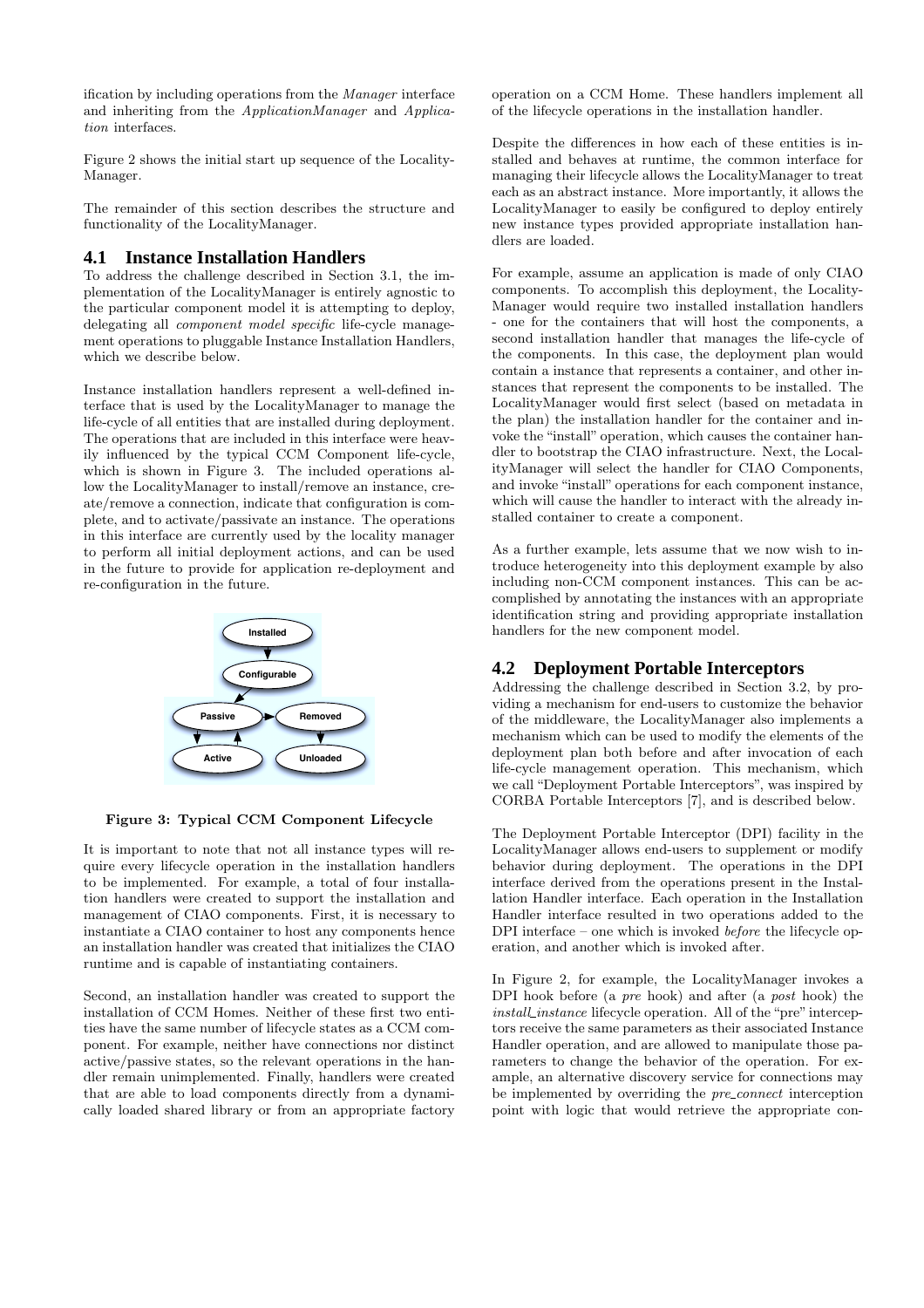nection reference and modify the parameters passed to the *connect instance* operation.

The "post" interceptors generally receive the same parameters of the lifecycle operation that preceded them, in addition to an additional parameter that contains any error result (*i.e.*, exception) that may have arisen during execution. Unlike the "pre" interceptor, the "post" event is only allowed to manipulate the error parameter, if present. This parameter allows the interceptor to, for example, log success or failure of the event (*i.e.*, for a system health and status service), or to clear the error status, causing that error to be overlooked by the LocalityManager implementation (*i.e.*, for implementation of best-effort deployment semantics).

#### **4.3 Configuration of Handlers and Interceptors**

Finally, to address the challenge outlined in Section 3.3 and provide a mechanism to provision both Installation Handlers and Deployment Interceptors at runtime, the LocalityManager is capable of installing these entities during deployment as they would any other instance as described below.

Allowing runtime adaptation of the deployment framework requires the ability to dynamically add or remove instance installation handlers and deployment interceptors on a perdeployment basis. In the LocalityManager, we have added a facility which invokes user-supplied configuration plug-ins during start-up through a well-defined interface. In Figure 2, this process takes place after the LocalityManager initially calls back to the NodeApplication to receive configuration metadata that is present in the deployment plan.

metadata provided to the LocalityManager consists of a series of name/value pairs. The name of each property is used to select an appropriate configuration plug-in to which the value is provided. By including both a property on the LocalityManager instance in the plan that describes the desired Instance Handlers and Deployment Interceptors for the plan, and a configuration plug-in that is able to interpret that property, it is possible to load them before the Locality-Manager attempts to install any instances in the plan.

This facility has utility outside the configuration of Handlers and Interceptors. For example, we used these plug-ins to change QoS parameters (such as priority or CPU affinity) of the LocalityManager instance at deployment time without introducing platform-specific code into the LocalityManager.

#### **5. RELATED WORK**

DeployWare [3] is a framework for managing heterogeneous software deployments in grid environments. Deployments in this system are described using a domain-specific modeling language that captures deployment metadata in a manner agnostic to the eventual deployment target. Heterogeneous deployments are then accomplished by using appropriate "personalities", which are hierarchies of Fractal components that implement parts of the deployment process. Unlike the OMG D&C specification, DeployWare does not provide a well-defined set of metadata that can be used throughout the application development lifecycle nor does it

provide a way to model hardware resources in the computational domain. Such metadata is desirable for fostering both reuse and a library of COTS component applications. As a result, DeployWare can be harder to use in larger projects in which multiple, independent teams must collaborate.

ADAGE [5] is another grid deployment tool that is capable of heterogeneous deployment capable of deploying both CCM and MPI applications. In this system, applications are described in a middleware-specific description language which is provided to a "translator" that converts that description into a middleware agnostic format called the Generic Application Description (GADe) model. Like the OMG D&C specification, it provides a description language for hardware resources, but does not provide an expressive vehicle for component metadata. For example, it is not possible to capture specific component/node pairings, which are decided by the deployment tool, or to capture QoS attributes, such as Processor/Core affinity or process priority. While this automatic planner included in ADAGE makes the planning process easier for the grid environments for which this tool is intended, it is not desirable for DRE systems in which specific control over the application topology may be required to provide sufficient quality of service for the application.

SOFA [1] is a component model with its own D&C framework that provides many advanced features for componentbased software, including behavior specification and verification, software connectors for supporting many communication middleware platforms, and a robust redeployment mechanism. While SOFA's component model and D&C framework have many advanced and interesting features, it supports neither heterogeneous deployment nor adaptation of the behavior of the D&C framework found in DAnCE.

# **6. CONCLUDING REMARKS**

This paper described the LocalityManager, which is an extension to the OMG D&C specification and key feature of LE-DAnCE, that adds three important capabilities to the original standardized deployment framework to support heterogeneous deployment and adaptation. First, the Locality-Manager uses *Instance Installation Handlers* to deploy applications that use heterogeneous component models by encapsulating middleware-specific deployment logic in a welldefined interface that handles all lifecycle events. Second, it can adapt the behavior of the deployment tool-chain at runtime through the use of *Deployment Portable Interceptors*. Third, the D&C tool-chain can adapt more readily to changing requirements by having the ability to load both installation handlers and interceptors at runtime.

The implementation of heterogeneous deployment and interceptors found in the LocalityManager described in this paper is complicated by the fact that the deployment plan metadata defined by the D&C specification is poorly suited to capture deployment ordering or dependencies. It is therefore hard to determine the order in which instances should be installed when there are implicit dependencies, *e.g.*, CIAO containers must be installed prior to the components they host. We addressed this challenge in the LocalityManager by following a FIFO approach to select the order of installing instance types. While sufficient for our current end-users,